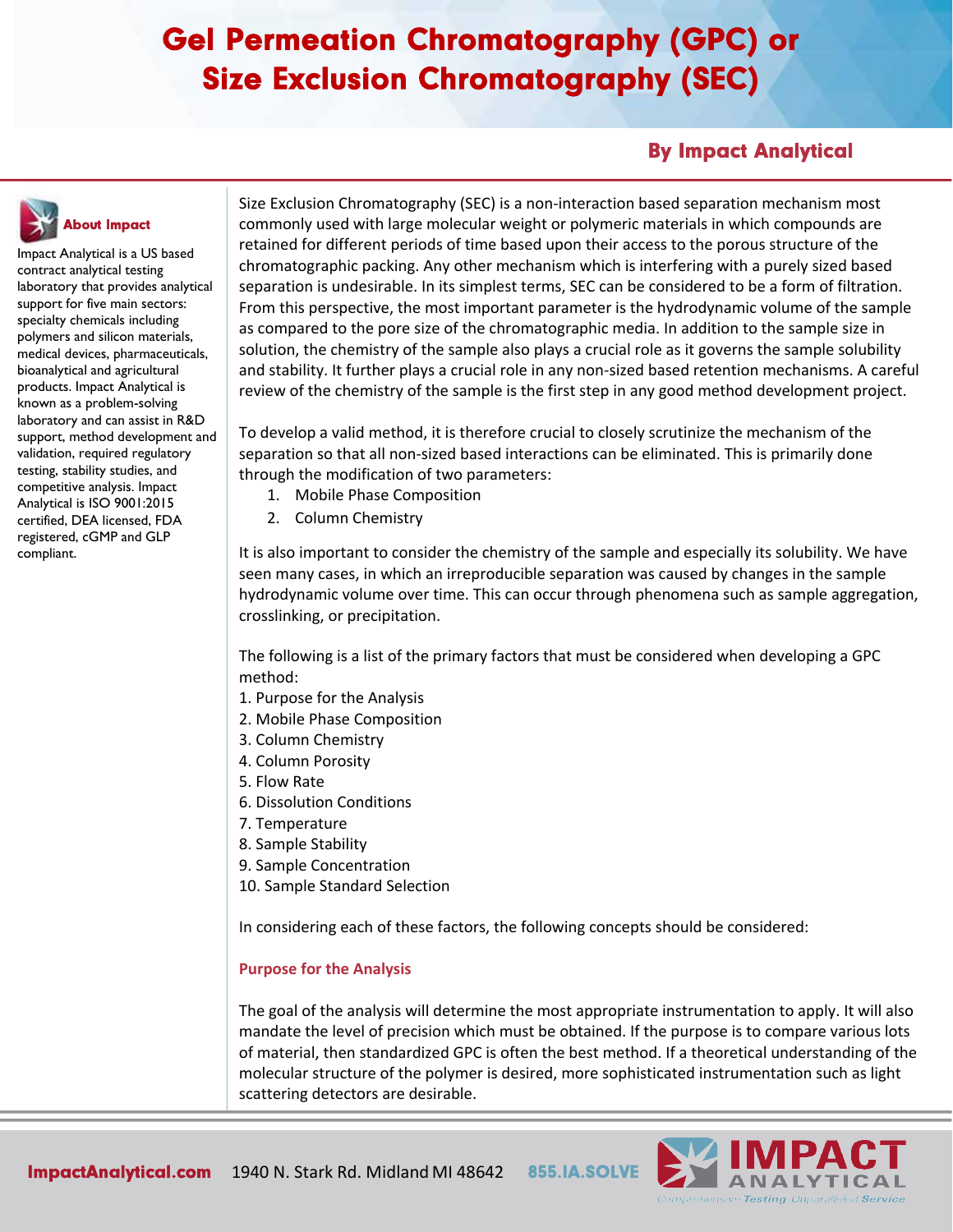### By Impact Analytical

#### **Mobile Phase Composition**

The mobile phase selected for the analysis will ideally be a strong solvent for the polymer being analyzed (high solubility  $$ swelled polymer coils). The sample must also have a greater affinity for the solvent than it has for the column packing. It is our general observation that a good mobile phase can often be selected simply by considering the molecular interactions between the sample and solvent while contrasting them with the interactions which can occur with the column phase.

#### **Column Chemistry**

The column is one of only three parameters which the chromatographer can vary to overcome non-size exclusion effects. Column chemistry is generally best selected such that strong interactions occur between the solvent and the column. It is our experience, that this is even more important than the interaction strength between the solvent and sample with the obvious requirement that the sample must be soluble in the mobile phase of interest.

#### **Column Porosity**

The porosity of the columns must cover the complete molecular weight range over which the sample is expected to elute. The polydispersity of the polymer sample will determine the width of the required pore size distribution. For unknown samples or for routine analysis, we generally recommend a mixed bed column. For small molecule and oligomer analysis (<5000 Mw) a 100Å column generally works best. In situations in which high resolution is required, single pore columns may be the best option. The primary limitation of using single pore column sets is a reduction in calibration linearity and column flexibility.

#### **Flow Rate**

The analysis flow rate can generally be varied over a narrow range without adversely affecting the calculated molecular weight values. Typical flow rates in SEC range from  $.5 - 1.5$  ml/min with the most common flow rate being 1.0 ml/min. The primary time when flow rate should be carefully considered is when separating high molecular weight compounds. Polymers with molecular weights in excess of a million can become very shear sensitive and slower flow rates may be required to prevent sample degradation.

#### **Dissolution Conditions**

The conditions used to dissolve the sample can also play a crucial role in the analysis. In general, we have found it preferable to use a gentle shaking method for sample dissolution. Stirring with a magnetic stir bar is highly discouraged as many polymers degrade under such conditions. In addition, the temperature and time used for the dissolution should be considered. Many insoluble polymers can be dissolved successfully if gentle heating is applied. Polymer dissolution time varies and may take as long as 72 hours. It is important that full solubility is achieved for analysis. For highly crosslinked materials this may not be possible. During sample filtration prior to analysis it is important to observe any indications of increased backpressure. This may be an indication that the polymer is not fully dissolved.

#### **Temperature**

Temperature is the last of the three parameters which can be used to prevent non-size exclusion behavior. Increasing the column temperature can in some cases, prevent sample column interactions and result in an improved separation. In addition, the solvent viscosity decreases with temperature reducing column back pressure. In our experience it is generally preferable to run at an elevated temperature even when a lower temperature analysis could be performed. The main exception to this is when the polymer being analyzed is thermally labile or when the increased temperature may induce crosslinking of the sample.

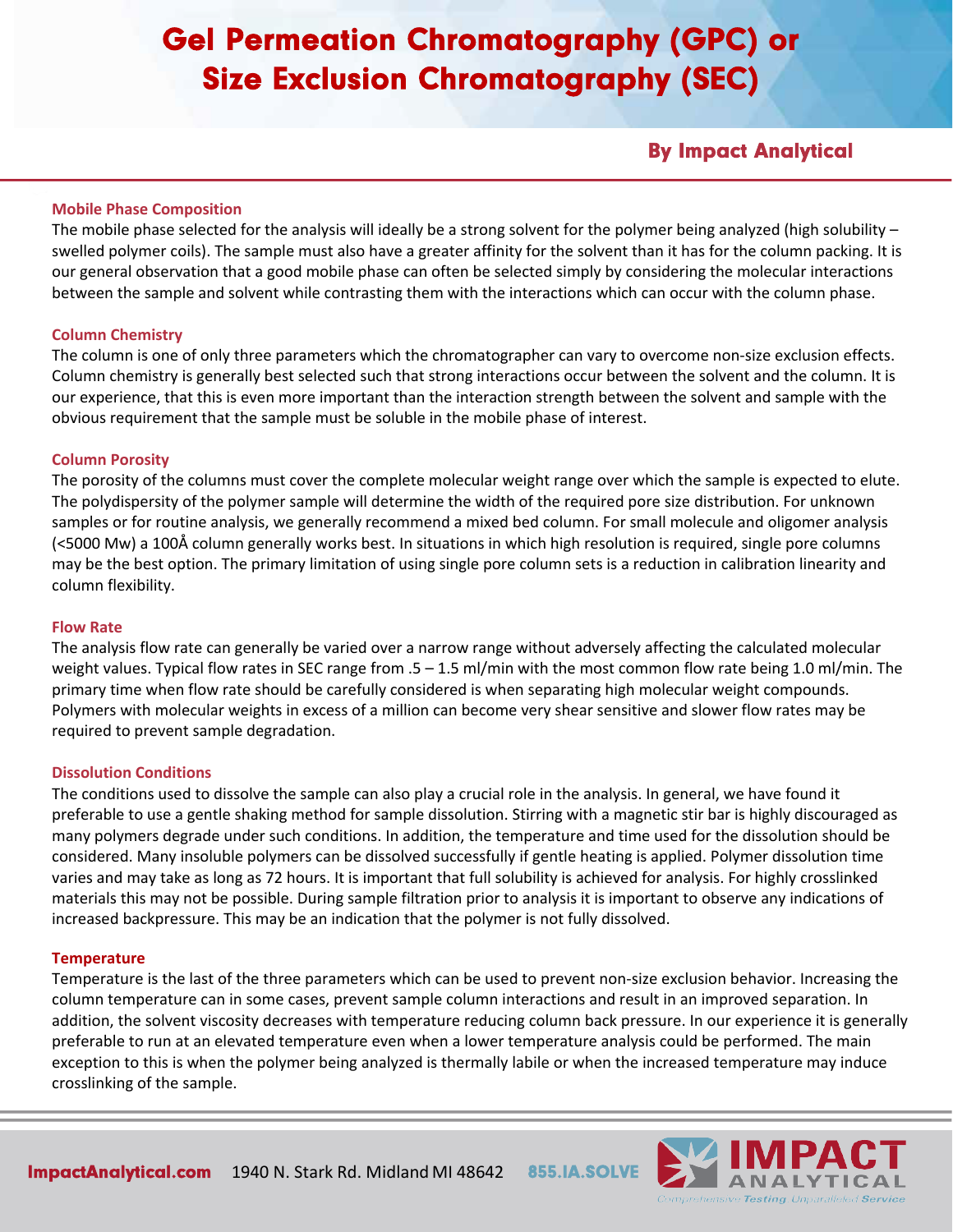By Impact Analytical

### **Sample Stability**

There are a number of reasons why a sample may degrade during a GPC analysis. This includes shear degradation for high molecular weight polymers, hydrolytic degradation for polymers which degrade in the presence of water or thermal instability. Careful consideration should be given to the possibility of sample degradation when starting method development. In addition, some samples have the potential to crosslink and can increase in molecular weight over the course of an analysis. This may result in samples that become insoluble resulting in potential column damage.

#### **Sample Concentration**

The concentration of the sample can also have a large effect upon the quality of a GPC analysis. Typical GPC solution concentrations range from 1-4 mg/ml for random coil polymers of less than 800,000 molecular weight to .1-.5 mg/ml for high molecular weight polymers. Oligomers and monomerics can often be analyzed at higher concentrations of up to 10 mg/ml. The concentration is important because column overloading can result in degraded resolution and may introduce significant errors into the molecular weight calculations. In general, the lowest concentration which can be applied while obtaining good signal strength is the preferred concentration.

#### **Sample Standard Selection**

The geometry of the sample is an important consideration when choosing the type of standards to use during an analysis. Polymeric molecules may adopt a range of conformations including random coils, rigid rods, or spheres. In general, polymers will adopt a random coil configuration in solvents in which there are favorable interactions. Tightly balled coils can result if the polymer has poor solubility in the solvent system. Rigid rods are generally observed for helical polymers. The standard chosen for the analysis will ideally have the same chemistry as the samples being analyzed. In many cases, standards of the same type are not available. In these cases, the best standard is one which has the same geometry as the sample. Selecting a similar chemistry to the polymer being analyzed will tend to maximize the accuracy of the calculated molecular weights.

**To choose initial starting conditions for the method development project, Impact may submit the following questions:**

- 1. In what solvent(s) is the sample soluble?
- 2. Do you consider the sample to be polar, non-polar, or intermediate?
- 3. Does the sample contain ionic functional groups?
- 4. Do you have an estimated molecular weight range?

GPC/SEC is an excellent tool for understanding polymeric materials provided the correct conditions are chosen for analysis. A lab with experience and expertise is needed to provide accurate information on molecular weight and polydispersity.